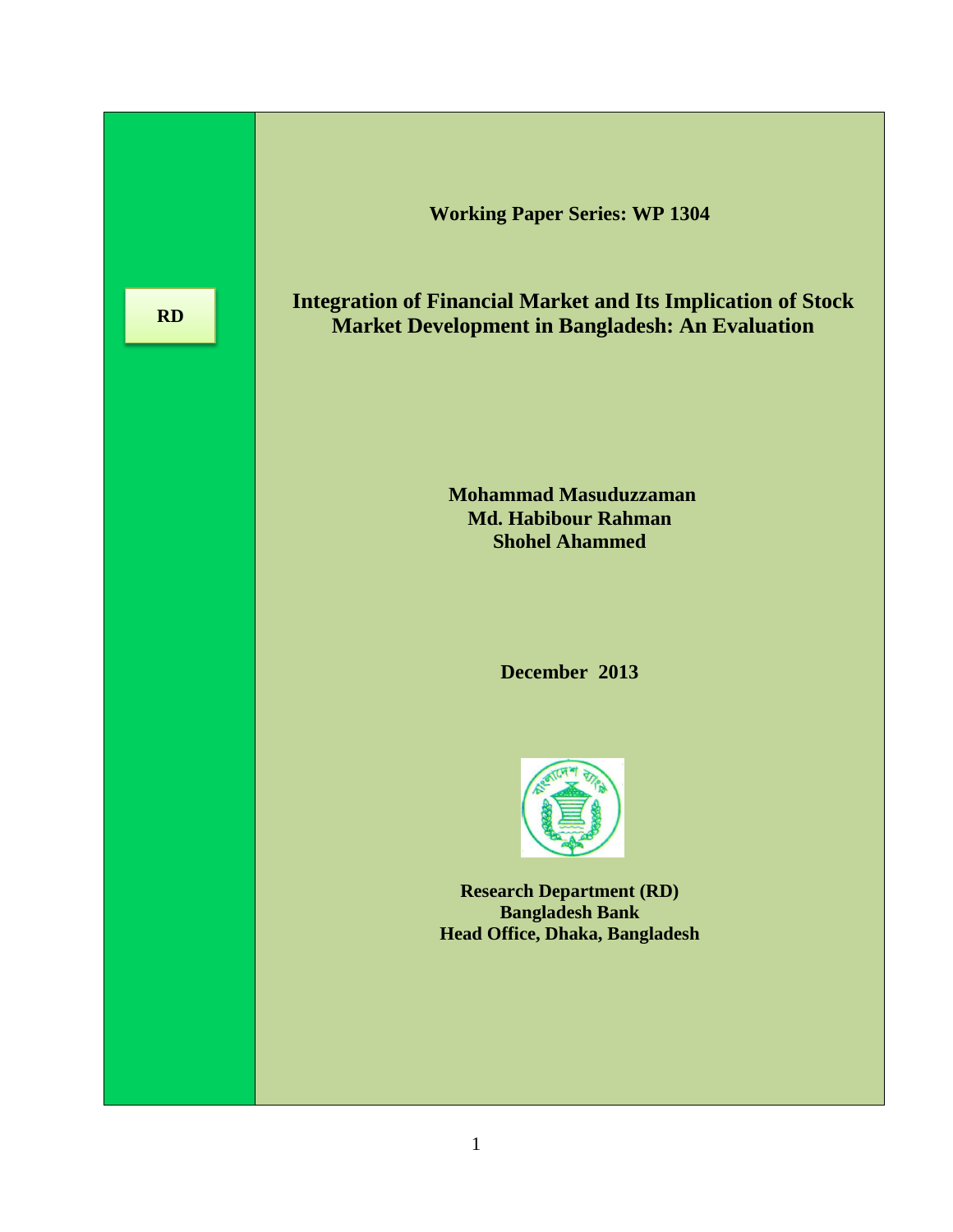## **Integration of Financial Market and Its Implication of Stock Market Development in Bangladesh: An Evaluation<sup>1</sup>**

Mohammad Masuduzzaman\* Md. Habibour Rahman Shohel Ahammed

#### **Abstract**

*This paper attempts to test for the integration among various segments of the financial market in Bangladesh. Both casual observations and statistical analysis presented in this paper indicate that certain components of the money market such as deposit money banks, nonbank financial institutions and government treasury securities market are highly integrated. The market for the instruments of National Saving Directorate is also integrated, albeit with some sort of divergent tendency due to existence of administered interest rate. On the other hand, the interbank call money market and the stock market are not integrated with the rest of segments of the financial system due to their high volatility in the recent past. Deposit rate of the banks is found to be the "reference rate" for the Bangladesh's financial system. Therefore, efforts must be made to make this rate as much market based as possible since most other rates tend to move in line with the movements of the reference rate. Effectiveness of monetary policy, which generally operates through the short end of the interest rate structure, would also depend on how it impacts the reference rate.*

**Key words:** Integration, financial market, stock market, reference rate.

**JEL Classification:** E43, E44, G12.

 $\overline{a}$ 

<sup>&</sup>lt;sup>1</sup> In order to upgrade research capacity and policy analysis at Bangladesh Bank (BB), Research Department conducts research work on macroeconomic issues as a part of its routine activities. The paper reflects research in progress, and as such comments are most welcome [\(mohammad.masud@bb.org.bd\)](mailto:mohammad.masud@bb.org.bd). It is anticipated that the paper will eventually be published in learned journals after completion of the due review process. The views expressed in this paper are those of the authors' own and do not necessarily reflect those of Bangladesh Bank. The authors would like to thank Dr. Ahsan H. Mansur, Executive Director, Policy Research Institute (PRI) of Bangladesh, who provided valuable insights and guided the research study.

<sup>\*</sup> Authors are Joint Director of Research Department, Joint Director of Chief Economist's Unit, and Deputy Director of Chief Economist's Unit, Bangladesh Bank respectively.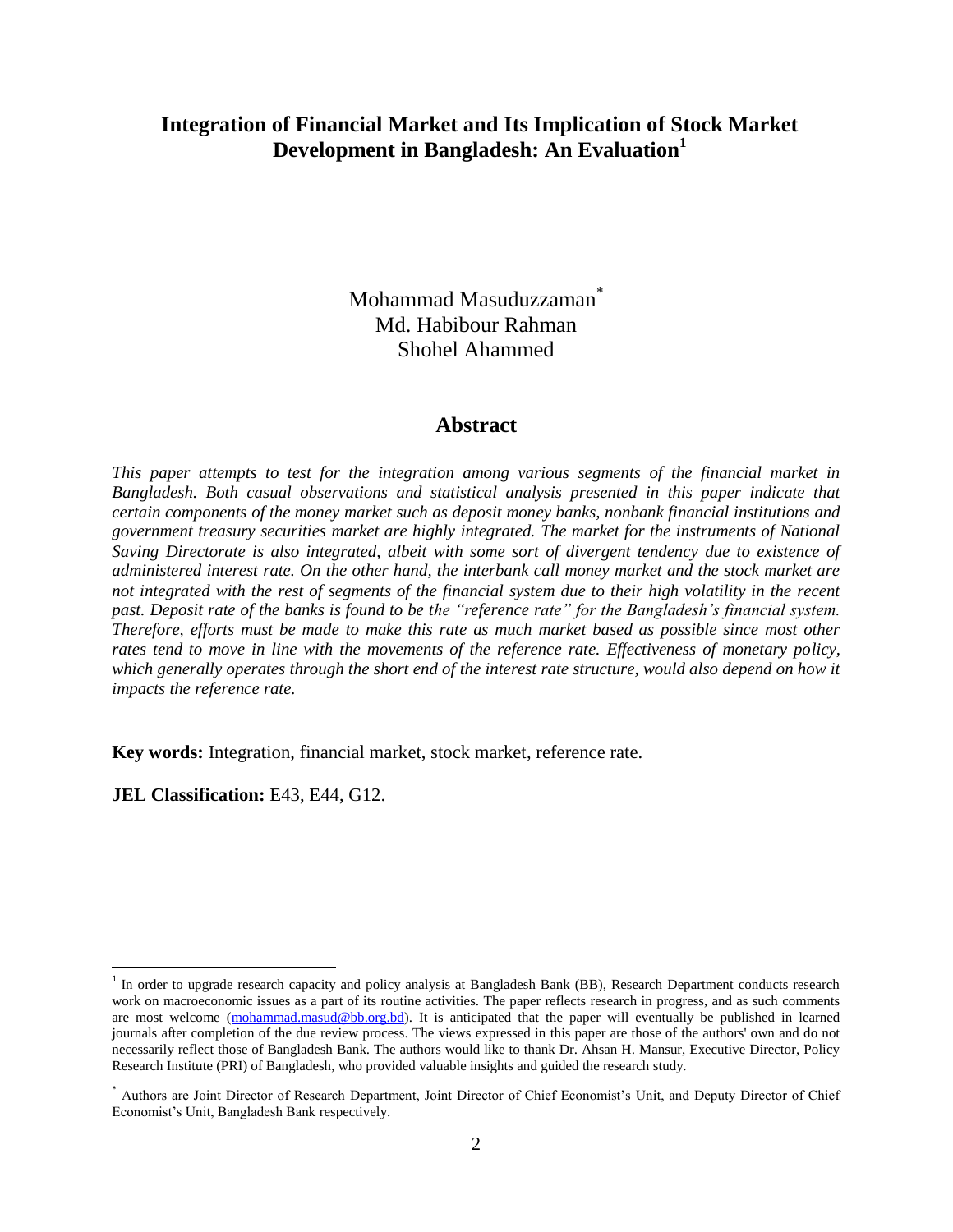# **Integration of Financial Market and Its Implication of Stock Market Development in Bangladesh: An Evaluation**

### **1. Introduction**

Financial market has been playing an increasingly important role in the development of Bangladesh. There are many segments of financial market including money market, stock market, bond market, insurance market, foreign exchange market and derivatives market, etc. However, money moves from one segment to another segment of the financial market due mostly to the relative rates of return in different segments. Normally, money goes to the segment in which the rate of return is higher. As long as the rate of return in a particular segment of the financial system is higher, the volume of investment in that segment will continue to grow. If the financial market is integrated, any opportunities for arbitrage will lead to an acceleration of investment in the segment with high rate of return and to a corresponding deceleration of investment in other segments of the financial market. Therefore, the integration of financial market and the consequent reduced opportunities for arbitrage are essential for stabilizing the flow of funds to different segments of the financial market promptly and efficiently. The integration of financial market is important for healthy and balanced growth of all the major components/pillars of the financial system and allows market participants to realize broadly similar rates of returns after allowing for risk and tenor in different segments of financial market.

The financial market in Bangladesh consists mainly of money market, stock market, bond market, insurance market, foreign exchange market and micro-financial market. Banks and nonbank financial institutions are primarily involved in money market. Banks play a major role in the financial market of Bangladesh. The capital market is now the second largest segment of financial system. Investment in the saving instruments issued by National Saving Directorate (NSD) is the third largest segment of the financial market of the country.

In recent years, the capital market in Bangladesh has grown much faster than the other segment of the financial market. The development in capital market was initially driven by stronger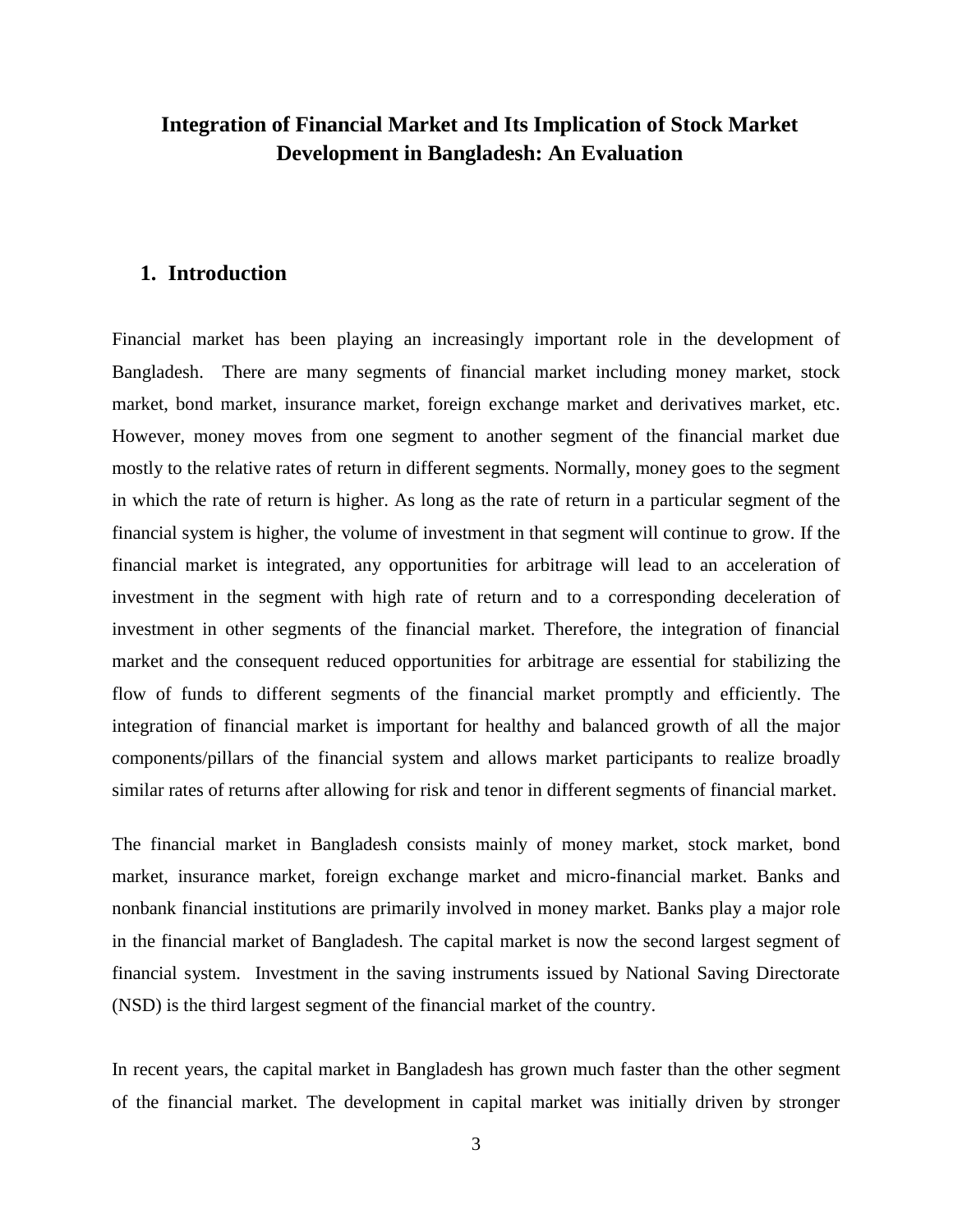economic fundamentals relative to valuation of stocks and thereafter it was pushed by speculative forces taking market capitalization to unprecedented levels. This development negatively impacted on investments in other segments of financial market i.e. money market and investment in NSD saving instruments. During the periods of boom in the stock market, the rates of interest on bank deposits and NSD saving instruments were fixed, which played an important role in diverting investment funds to the stock market. Diversion of investment funds helped to cause over-valuation and excessive growth in the market capitalization of securities listed in both Dhaka and Chittagong stock exchanges. Ultimately, the stock price indices tumbled due to economic fundamentals and as the flow of funds to the stock market dried up.

The objective of this paper is to focus on the degree of integration of the financial market in Bangladesh and identify the "reference rate" for the Bangladesh's financial system. The paper tries to determine the co-integrating relationship between the different segments of financial markets in Bangladesh.

After reviewing the literature in the second section, we discuss the characteristics of the financial market in Bangladesh in the third. In the fourth section, we analyze the issue of market integration in the context of Bangladesh's financial market. We explain methodology and sixth sections model specification in the fifth section and the analysis of empirical findings in the sixth. The concluding observations and some policy recommendations are presented in the final section.

#### **2. Literature Review**

According to Baele et. al (2004), the definition of an integrated financial market is a market for a defined set of financial instruments if all the potential market participants, with the same relevant characteristics, (1) face a single set of rules when they decide to deal with those financial instruments and/or services; (2) have equal access to the above-mentioned set of financial instruments and/or services; and (3) are treated equally when they are active in the market.

This definition of financial integration contains three important features: First, it is independent of all the financial structures within the region. These financial structures cover issues like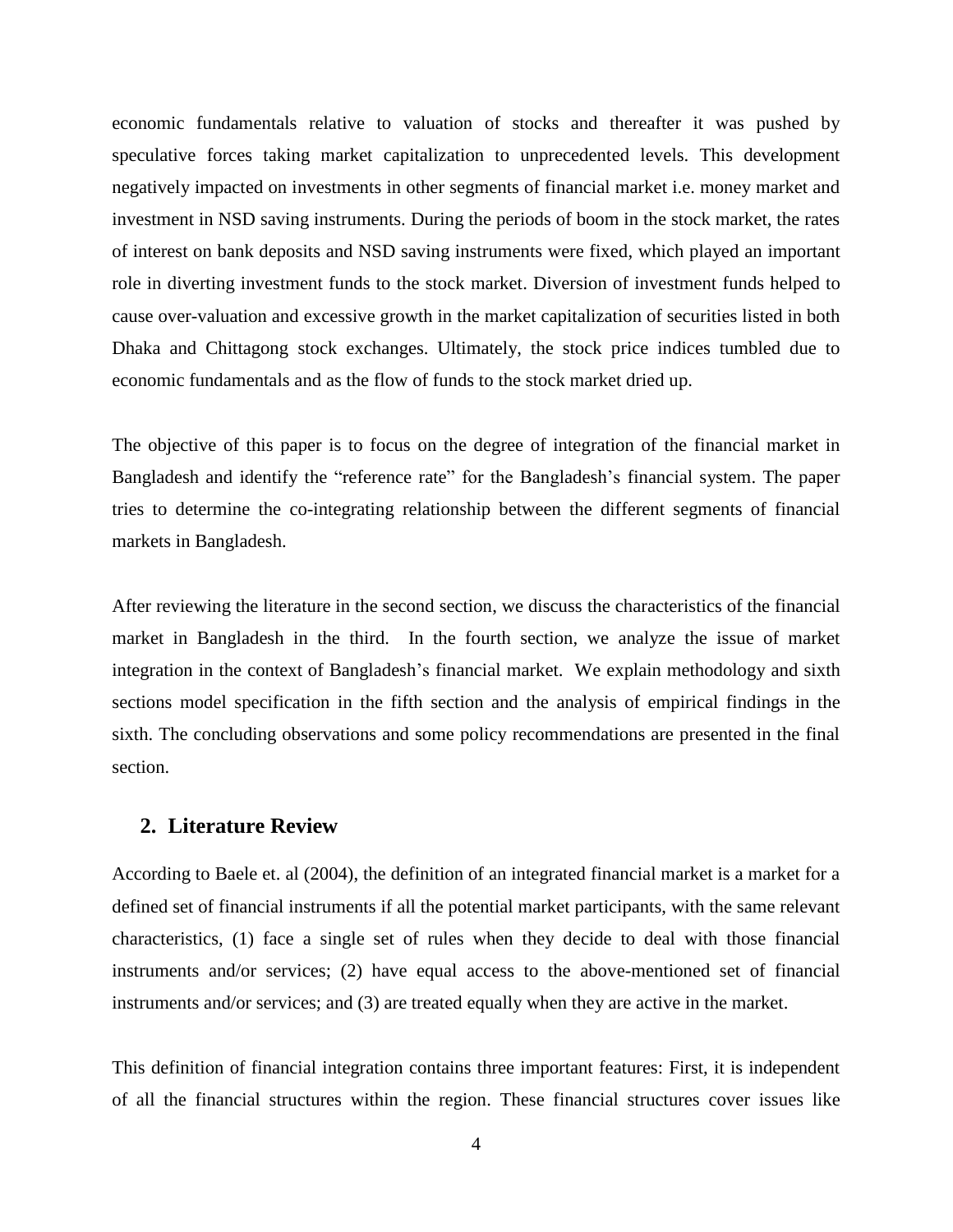defining the scope of all financial intermediaries and importantly the dynamics and interplay between these financial intermediaries with regard to the flow of funds from households, corporate entities and the government. Second, friction in the process of intermediation i.e. access to capital either through institutions or markets can persist after financial integration is completed. This implies that the essential objective behind financial integration is not removing these frictions, which hampers the optimal allocation of capital, but rather is concerned with the symmetric and asymmetric effects of such frictions on different areas. Thus, even in the presence of such frictions, several areas may be considered integrated as long as these frictions come to affect symmetrically (Baele et al., 2004).

Third, according to the definition advocated by Baele et al. (2004), the constituents of the financial market can be cleaved in two parts - being the supply of and the demand for investment opportunities. Accordingly, full integration entails the same access to banks or trading, clearing and settlement platforms for both investors (demand for investment opportunities) and firms (supply of investment opportunities, e.g. listings), regardless of their region of origin. Furthermore, once access has been granted, full integration requires that no discrimination should exist among comparable market participants based solely on their location of origin (Baele et al., 2004).

According to the same authors, there are three benefits to be derived from financial integration: more opportunities for risk sharing and diversification; more and efficient allocation of capital among investment opportunities; and potential for higher growth. Accordingly, these three benefits are inter-related, as it has been shown earlier in literature that sharing risk across regions enhances specialization in production (Baele et al. 2004; Kalemli-Ozcan et al. 2001). Similarly financial integration should lead to an increase in fund flows for investment opportunities in specific regions as should be the case when financial integration helps facilitate the access to investment opportunities in those regions (Baele et al., 2004).

Hamilton et al. (2005) claimed that while deregulation and technological change have unleashed tremendous competitive forces on the global financial system in recent years, resulting in enormous growth and innovation in the provision of financial services, which in turn have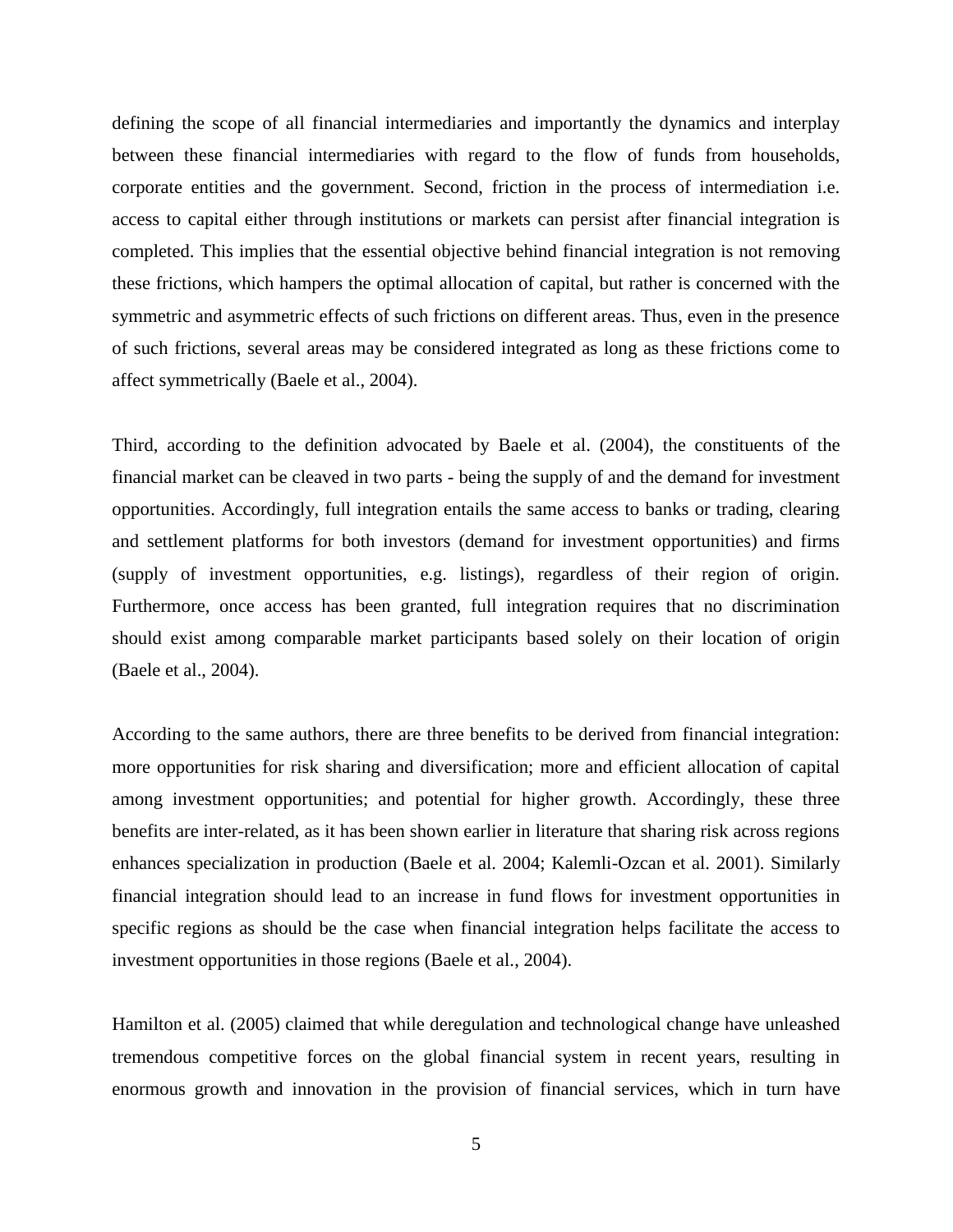provided substantial benefits to the wider economy by providing households and corporations a much wider menu of instruments with which to borrow. At the same time, the expansion of choice horizon as well as exposure to new risks has increased premium on high quality financial advice and knowledge.

In the context of the subcontinent, though, it may be said that there is a lot of scope for applicability of financial market integration. With respect to Bangladesh, the financial sector industry is highly fragmented, with limited degree of overlap between the formal, semi-formal and informal markets for credit, savings, insurance and various other non-bank financial services such as lease financing, mutual funds and mortgages (South Asian Network of Microfinance Initiatives, 1998). Accordingly, efficient market intermediation here is constrained by two crucial barriers- institutional and policy environment. The institutional rigidities in place serve to constrain the operating and implementing effectiveness while an almost obsolescent legal and regulatory framework also poses considerable barriers to market integration. Importantly asymmetry regarding knowledge of information may be cited as a crucial factor (South Asian Network of Microfinance Initiatives, 1998).

Using a derived methodology Mohsin and Qayyum in 2005 tested empirically for the degree of financial market integration in 5 countries of South Asia separately. In summary, the authors were able to rule out the null hypothesis of perfect capital mobility for all South Asian countries, while only during the 1990s there were evidence of some degree of capital mobility in Bangladesh and Nepal. According to the authors' estimates, India possessed the lowest degree of financial integration, while Bangladesh fell in between other countries.

Bhoi and Dal (1998) also attempted a study of financial integration on an empirical basis for India, and found that several segments of the financial market had achieved operational efficiency. India's financial markets were getting increasingly integrated at the short-end of the market, such as, money market, credit market, government securities market since April 1993. However, capital market was least integrated with the rest of the financial sector (Bhoi and Dhal, 1998). Thus their study regarding convergence of key financial markets yielded only mixed results, since evidence for convergence was observed only for short term markets.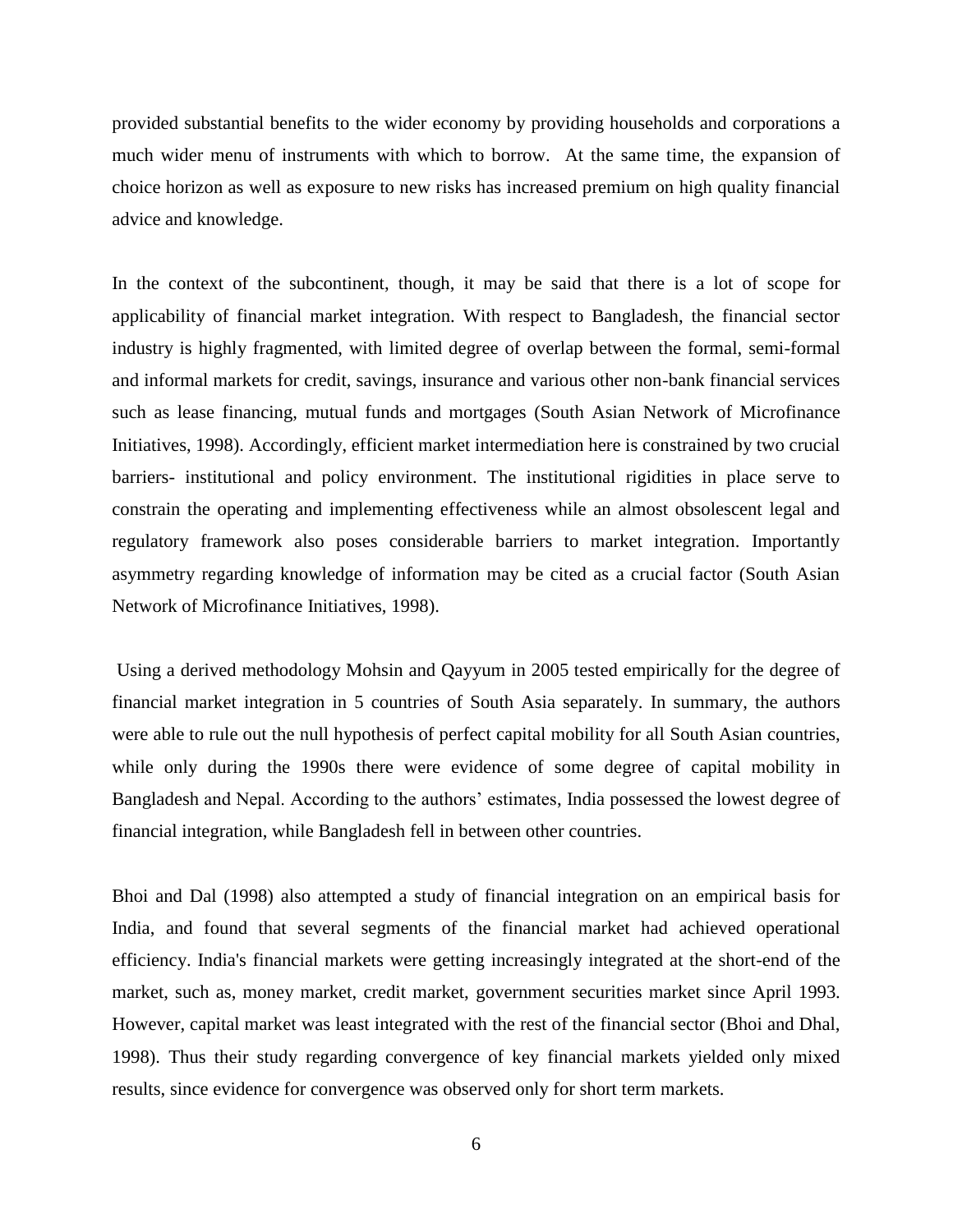In another study, Jain and Bhanumurthy (2005) also looked into the issue of financial integration in India. According to the authors, there appeared to be a long run relationship, or convergence (as discovered by the authors in the form of cointegration) amongst the call money rate, exchange rate and London Inter-Bank Offered Rate (LIBOR), which implied presence of a common stochastic trend between domestic and foreign market returns, and it was seen to be strengthening over time. However, the authors also warned that the financial reform programme (in the form of modifying policy and institutional infrastructure), must go in tandem with financial integration to reap the rewards properly.

Jena (2002) examined the degree of market integration empirically and attempted to provide some evidence on the market integration in India. He found that while the reform process had helped to remove institutional bottlenecks to the free flow of capital across various segments of the financial market; this had not yet been translated into complete integration among them.

From the above studies it may be observed that the concept of integration of financial market has a wide range of dimensions- regional, domestic, international, etc. The paper will follow integration concept expressed in the studies by Jain and Bhanumurthy (2005) and Jena (2002) to examine integration of domestic financial market in Bangladesh.

### **3. Characteristics of the Bangladesh Financial Market**

The financial market of Bangladesh mainly consists of money market actively participated by banks and non-bank financial institutions (NBFIs), government bond markets including NSD, insurance market, and capital market.

#### **3.1 Money Market**

Banking sector is the dominant player in the money market of Bangladesh. This sector is developing under full control and supervision of Bangladesh Bank (BB), the central bank of the country. At present there are 47 scheduled banks operating in Bangladesh of which 4 are stateowned commercial banks (SCBs), 4 are government-owned specialized banks (SBs), 30 are domestic private commercial banks (PCBs) including 7 Islamic banks and 9 are foreign commercial banks (FCBs). The major source of funds of banks is collecting deposits in the form of demand and time deposits from the public.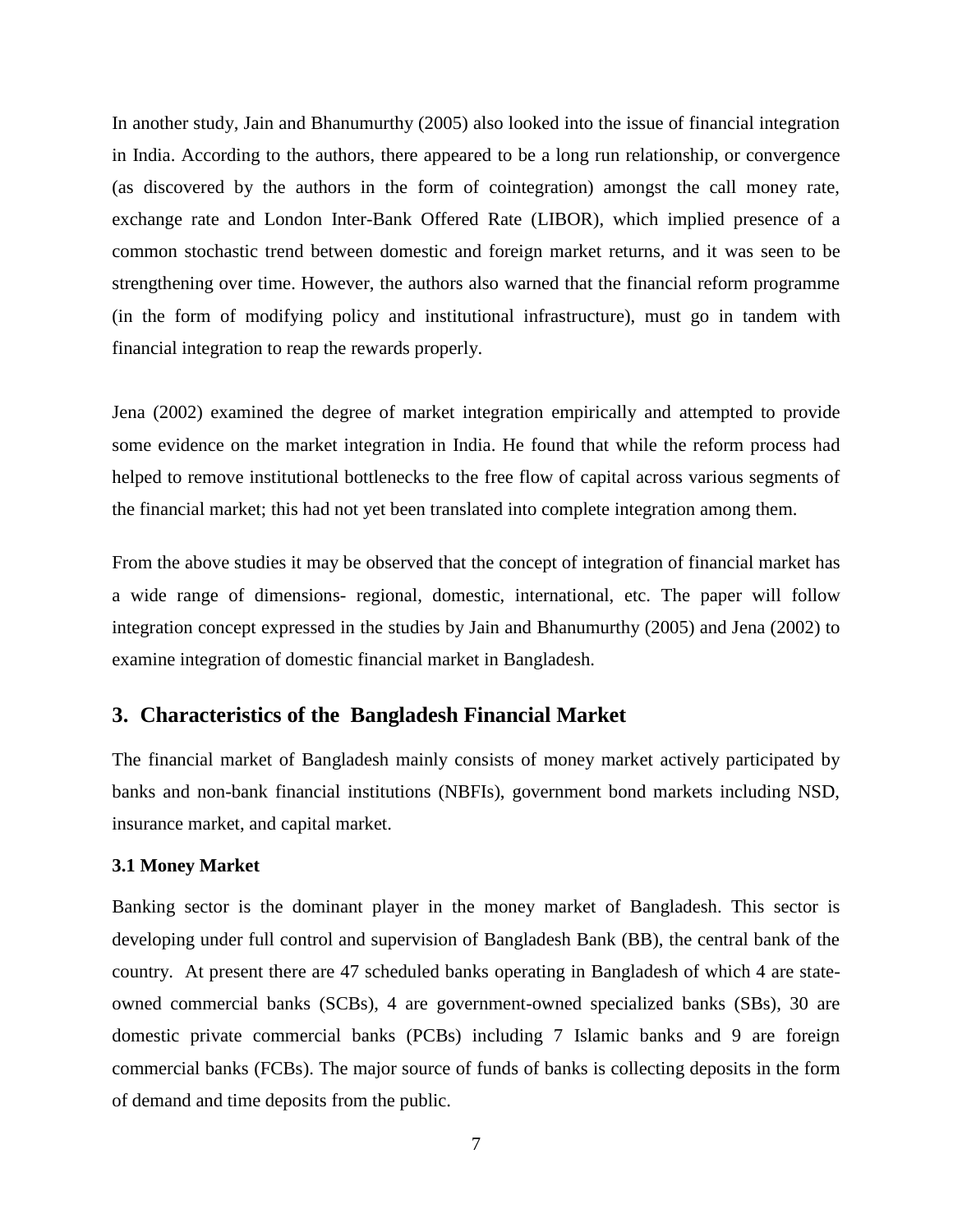In recent years, though assets of the banking system has been growing, its share in the total assets of the financial system has been falling due to the growth of other segments of the financial market of Bangladesh mainly the capital market. In 2003, the share of banks' assets in the total assets of financial sector was 60%, which decreased to 51.2 % in 2011. The trends in

the assets of banking sector and its growth are shown in Chart-1. Non-bank financial institutions (NBFIs) also takes part in money market but its role in the money market is insignificant as compared to the banking sector. The number of NBFIs has been growing under the supervision of Bangladesh Bank. At present there are 31 NBFIs of which two are fully government



owned, one is a subsidiary of an SCB, 13 are initiated by domestic private and 15 are initiated by joint venture. Major sources of funds of the NBFIs are term deposits (at least six months tenure), credit facilities from banks and call money as well as bond and securitization.

Both the assets of NBFIs and its share in the total assets of the financial system has been increasing in recent years, but at times its growth is retarded by the growths of other segments of the financial market of Bangladesh mainly by the capital market. The share of NBFIs in the total assets of financial sector was 1.4%



in 2003, which increased to 2.7% in 2011. The trends in the assets of NBFIs and its growth are shown in Chart-2.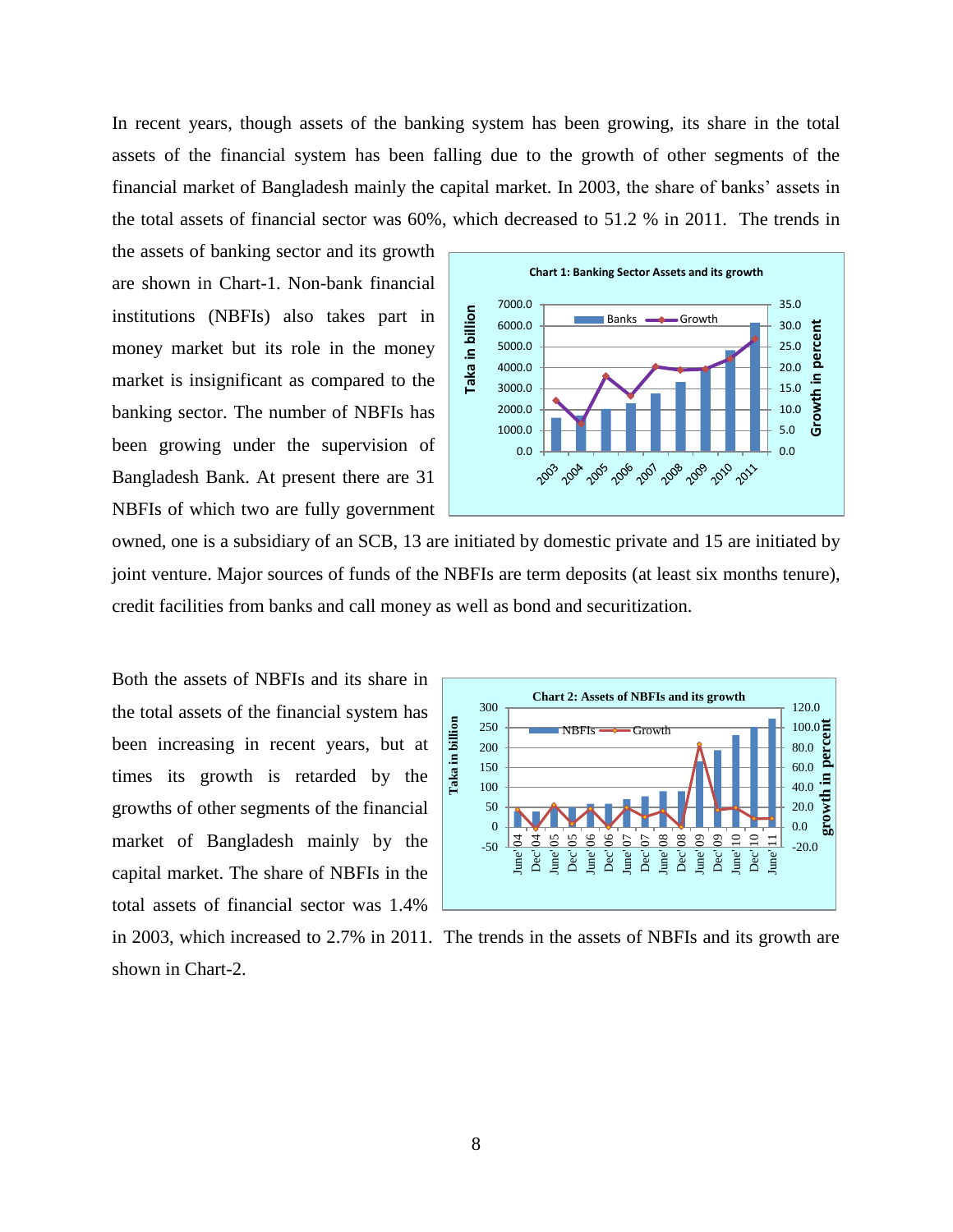#### **3.2 Government bond market**

Government issued various types of bonds of different tenures for long term financing of its deficits, mainly from banks and NBFIs. Besides, for financing the budget deficit, government issued different saving instruments through National Saving Directorate (NSD). NSD instruments are sold to the household and collection of money from the sales of



such instruments depends mainly on the rates of interest offered by these instruments. If interest rates on NSD instruments are lower than the return on the instruments of other segment of financial market, government's collection of money from sales of NSD instruments falls.

In recent years, the outstanding amount of bonds and NSD instruments has been growing, but its share in the total assets of the financial system has been decreasing. Since the government sells NSD instruments on an open window basis, return on the instruments in other segments of the financial market basically interest rates offered by banks and NBFIs or gain from stocks influences the household demand for NSD instruments. In 2003, the share of the outstanding amount of bonds and NSD instruments in the total assets of the financial sector was 32.8% which steadily decreased to 19.2% by 2011 due mainly to the decrease in sales of NSD instruments. The trends in the outstanding amount of bonds and NSD instruments and their growth are shown in Chart-3.

#### **3.3 Insurance Market**

A total of 62 insurance companies have been operating in Bangladesh, of which 18 provide life insurance and 44 are in the general insurance field. Among the life insurance companies, except the state-owned Jiban Bima Corporation (JBC) and a foreign-owned American Life Insurance Company (ALICO), the rest are domestic private entities. Among the general insurance companies, state-owned Shadharan Bima Corporation (SBC) is the most active in the insurance sector. The major source of fund of insurance companies is collecting insurance premium.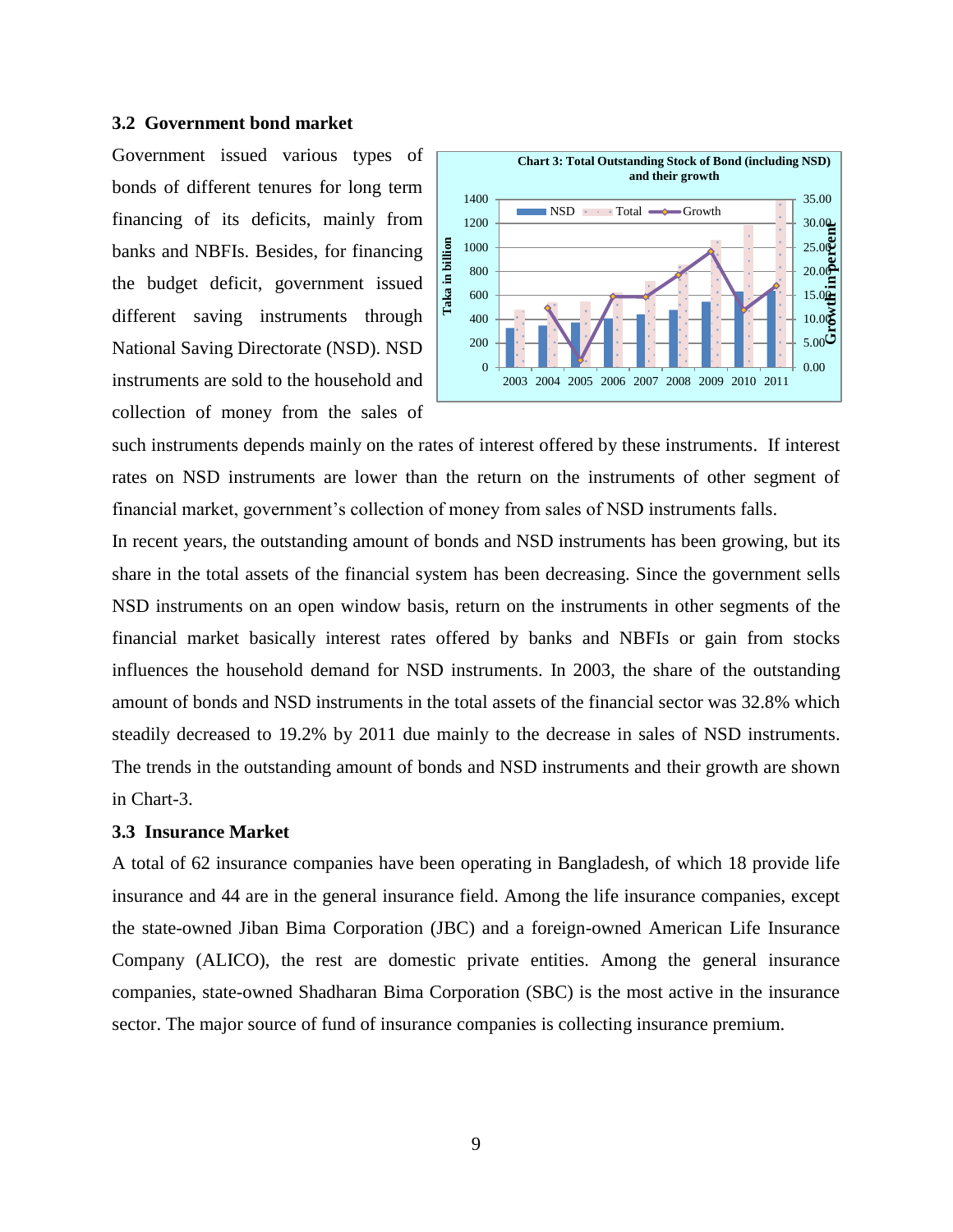The insurance market in Bangladesh has been remained insignificant on the basis of its relatively small asset size. However, both the assets of insurance companies and its share in the total assets of the financial system has been increasing in recent years. But sometimes the growth of assets of insurance



companies becomes stronger with growth of the capital market because a large gain from stocks can build a hand-sum premium easily. The share of insurance companies in the total assets of financial sector was 1.83% in 2003, which increased to 2.17% in 2011. The trends in the assets of NBFIs and its growth are shown in Chart-4.

#### **3.4 Capital Market**

The capital market consists of two stock exchange companies-Dhaka Stock Exchange (DSE) and Chittagong Stock Exchange (CSE). These two stock exchanges are regulated by the Securities and Exchange Commission (SEC). Recently capital market has flourished noticeably due to stronger



economic fundamentals of the listed companies, various measures by its regulator SEC and opportunity of gaining more returns from holding stocks. Both market capitalisation of all shares listed in DSE and its share in total assets of the financial sector increased remarkably. In 2003, stock market capitalization accounted for only 4% of the total assets of the financial system, which increased sharply to 24.7% by 2011 despite a major downward market correction in 2011. Market capitalization of the stock market reached 31.8% of the total financial sector in 2010, when the capital market passed through a bubble phase. The trends in market capitalization and its growth are shown in Chart-5.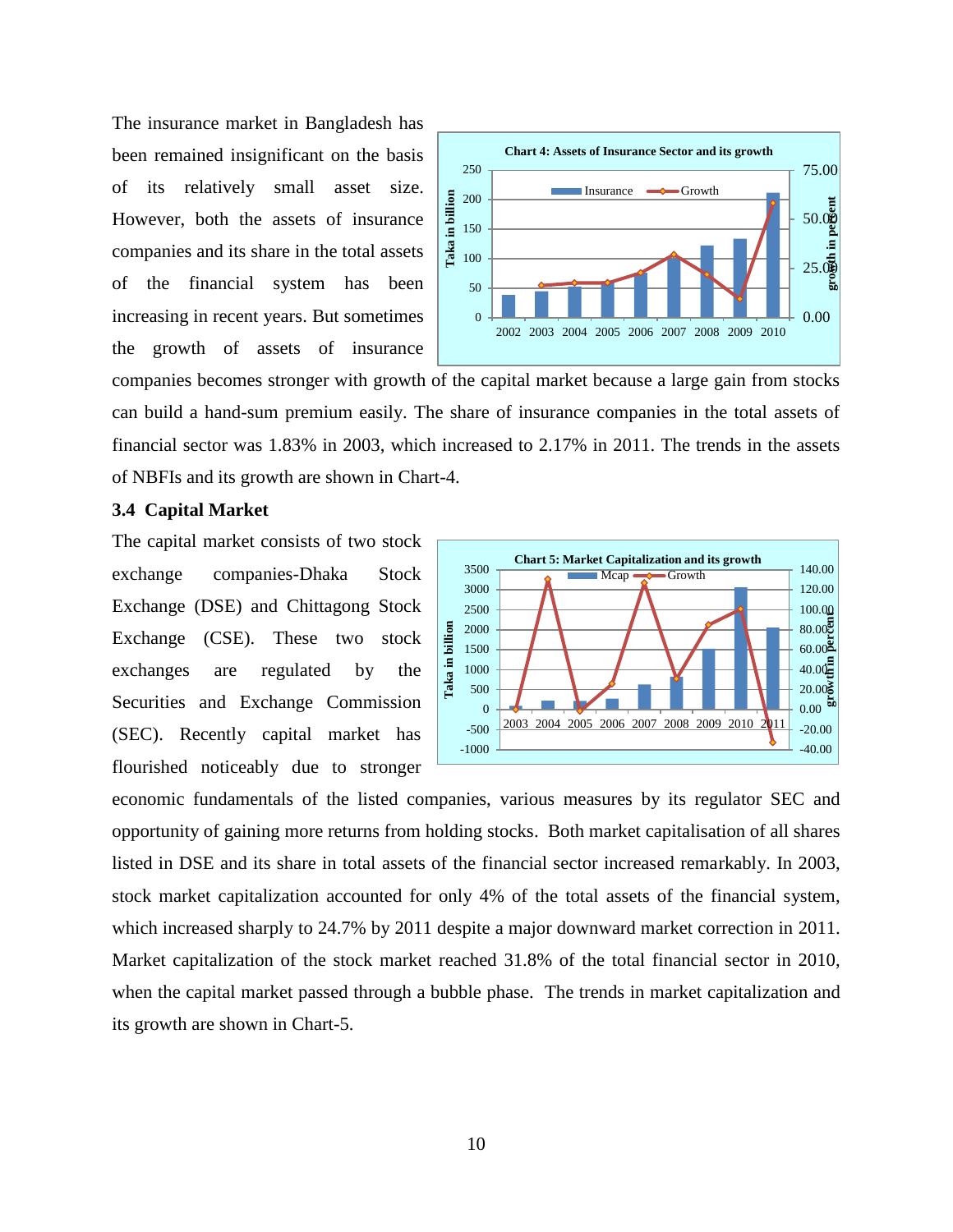#### **3.5 Comparison of different segments of financial market**

There is no doubt the financial market in Bangladesh has been growing steadily. However, the asset composition of different segment of financial market is changing over the years. In recent years the capital market in Bangladesh has grown faster than other segments of the financial market. Yet, assets in the money market (namely assets of the banks) still remained the highest and dominant in the financial market. Capital market and government bond market remained in second and third positions in terms of asset size. The trends in asset composition and the relative shares of different segments of the financial market



are shown in Chart-6 and Chart-7, respectively.

## **4. Integration of Financial Market in Bangladesh**

Integration of different segments of the financial market is revealed on the trends of rates of return on investments in different segments. The various rates of return of different segments of the financial market reveal the variations of risk and return in each segment of the market, after taking into account the maturity structure of the financial instruments. A difference in rates of returns between two segments of the financial market creates arbitrage opportunities. In an integrated financial market, investible funds move from one segment of the financial market to another unless arbitrage possibilities are removed or disappeared.

In Bangladesh, different rates of return in different segments of financial market reflect risk and maturity; therefore, the movements of rates of returns are different. The differences in interest rates on deposits both in bank and non-bank financial institutions, yields on treasury bills and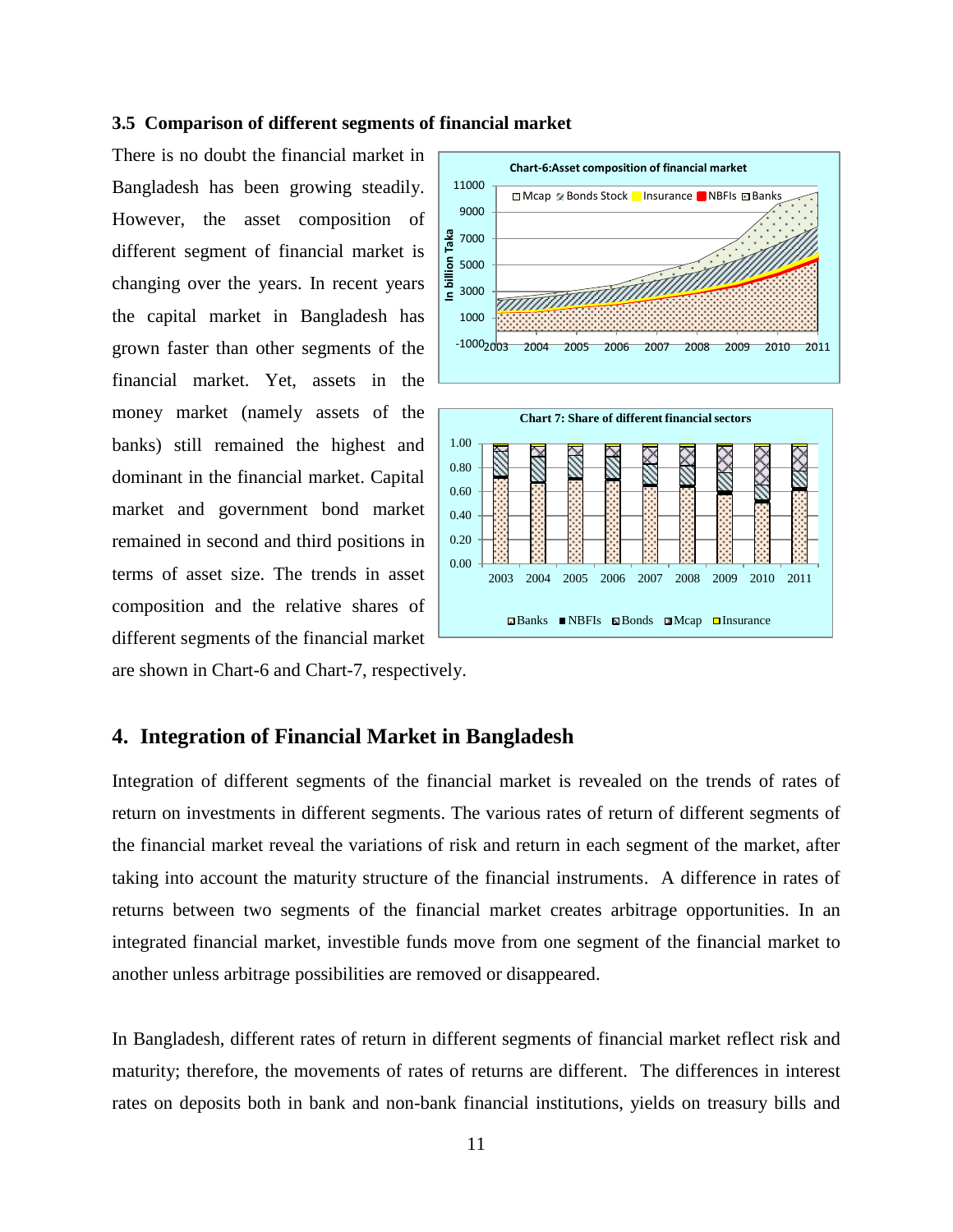interest rates on investment in the instruments of National Savings Directorate (NSD) reveals primarily the differences in the maturity structure of these financial instruments. The movements of interest rates on bank deposits (BDR), interest rates on deposits of non-bank financial institutions (NBFIs), yields on treasury bills (TB) and interest rates on NSD instruments are shown in Chart-8.



In Chart-8, it is observed that trends in interest rates on both the deposits of banks and non-bank financial instruments are very similar. The gap between the two rates at any single point in time reflects primarily the difference in maturity. Deposits in banks are kept for both shorter and longer maturity periods, but those in non-bank financial institutions are allowed for only longer time. Accordingly, the deposit rate of non-bank financial institutions is higher than that of banks. Since interest rates on NSD instruments are administered, its movement is not smooth. But interest rates on both deposits of non-bank financial institution and NSD instruments are alike, because both deposit rates refer to longer periods. Trends in the yield rate on 91-day treasury bill and bank deposit rate are also similar in except some variations in 2003, 2009 and 2010. Since there is no risk factor in investing money in different types of deposits, treasury bills and NSD instruments, these segments of financial market are stable. Furthermore, since there is scope of arbitrage opportunity, but there is no significant volatility in these segments of money market.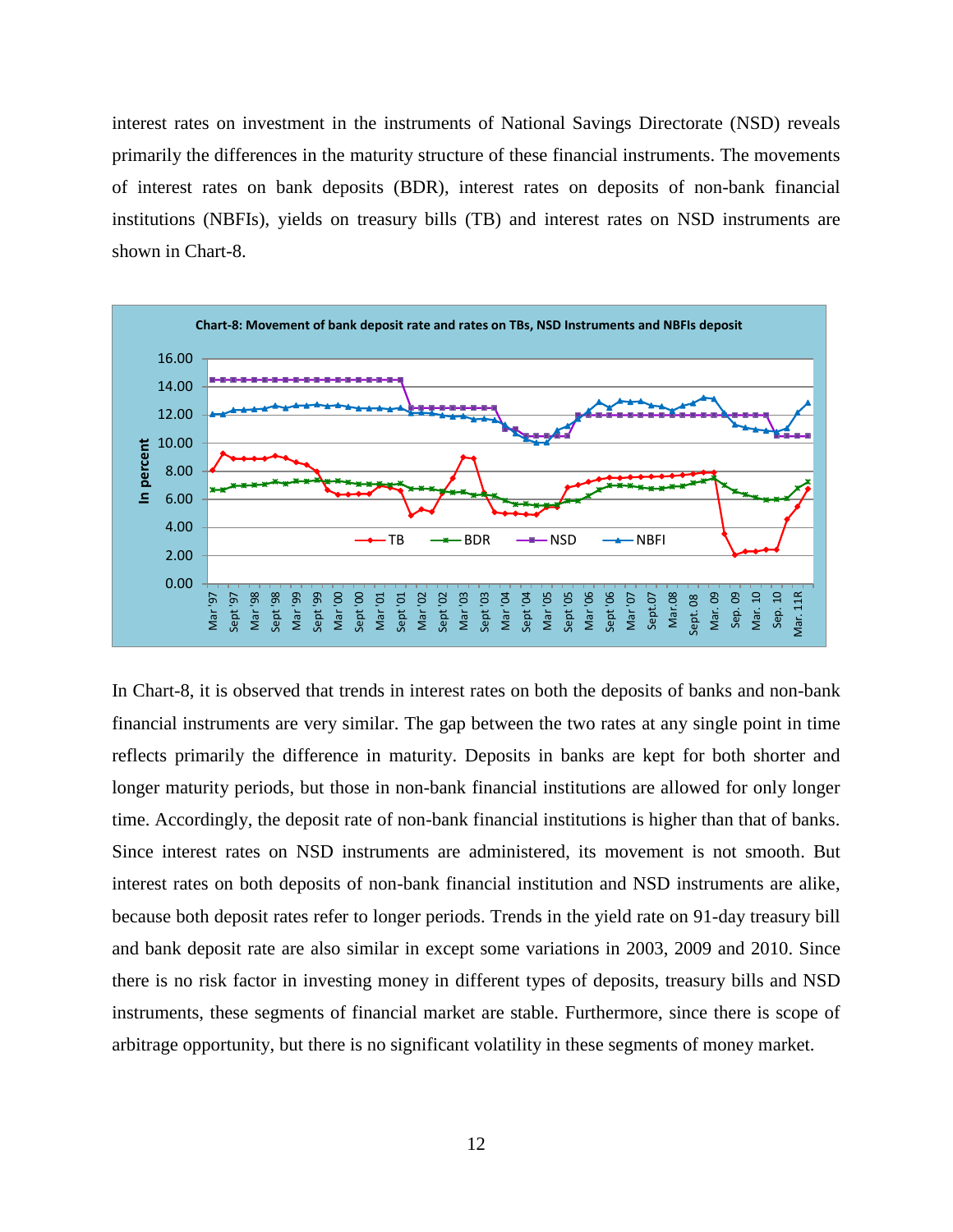On the other hand, the returns from inter-bank call money market and stock market involve both maturity and risk factors. Therefore, the movements of rates of returns on interbank money transactions and equities in the stock market are volatile because of involvement of risks on transactions in such segments of financial market. The volatility in price index as measured by 3 year moving variance of quarterly growth in price index and price earnings ratio (PER) of DSE is shown in chart-9. It has been observed that there is positive correlation between price earnings ratio and volatility in price of stock.



The trends in interest rates on interbank money market transactions (CMR) and price earnings ratio of stocks listed in Dhaka Stock Exchange (DSE) are shown in Chart-10 along with the bank deposit rate.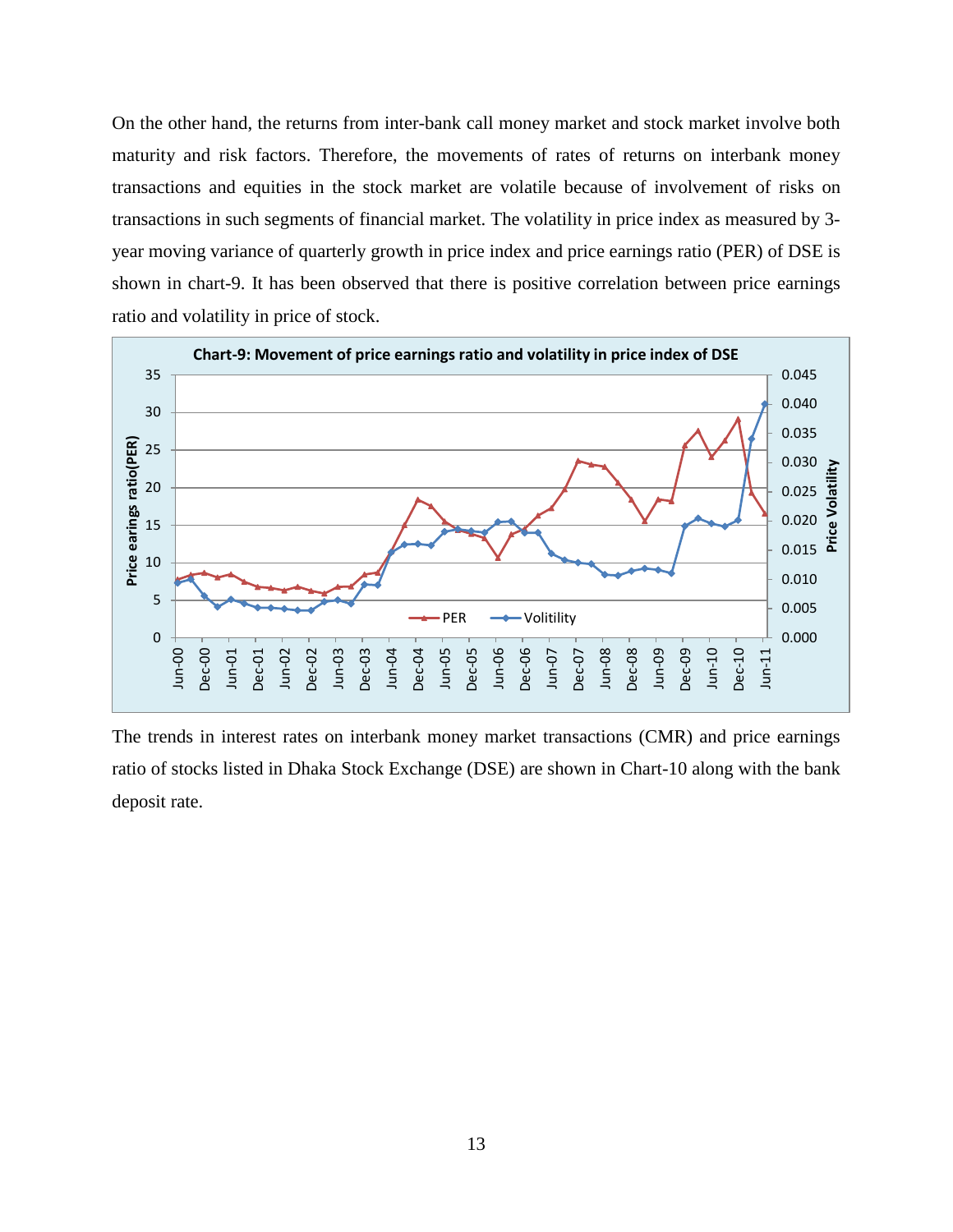

It is observed that the movements in the average rate of return from the call money market and the stock market are indeed quite volatile. More interestingly it is found that, a somewhat positive relationship may be found between the rate of return in the call money market and the PER. In addition, the trends in rates of returns from the call money market and stock market remain generally higher than the rate of return from a stable segment of money market i.e. bank deposits.

The trends in the rates of returns among different segments of the financial market also manifested through correlations among them. The pair-wise correlation coefficients of different rates of returns are shown in Table-1.

| Variables    | TB      | <b>PER</b> | <b>NSD</b> | <b>NBFI</b> | <b>CMR</b> | <b>BDR</b> |
|--------------|---------|------------|------------|-------------|------------|------------|
| TB           |         |            |            |             |            |            |
| PER          | $-0.31$ |            |            |             |            |            |
| <b>NSD</b>   | 0.5     | $-0.4$     |            |             |            |            |
| <b>NBFIS</b> | 0.64    | $-0.25$    | 0.54       |             |            |            |
| <b>CMR</b>   | 0.19    | 0.18       | $-0.1$     | 0.02        |            |            |
| <b>BDR</b>   | 0.52    | $-0.23$    | 0.67       | 0.91        | $-0.03$    |            |

Table 1: Correlation Matrix of Returns from Different Markets

TB= yield rate on 91-treasury bill, PER = price earnings ratio of stocks listed in DSE, NSD = interest rate on the instruments of NSD, NBFI =interest rate on deposits held in non-bank financial institutions, CMR= interest rate on interbank call money transactions and BDR= bank deposit rate.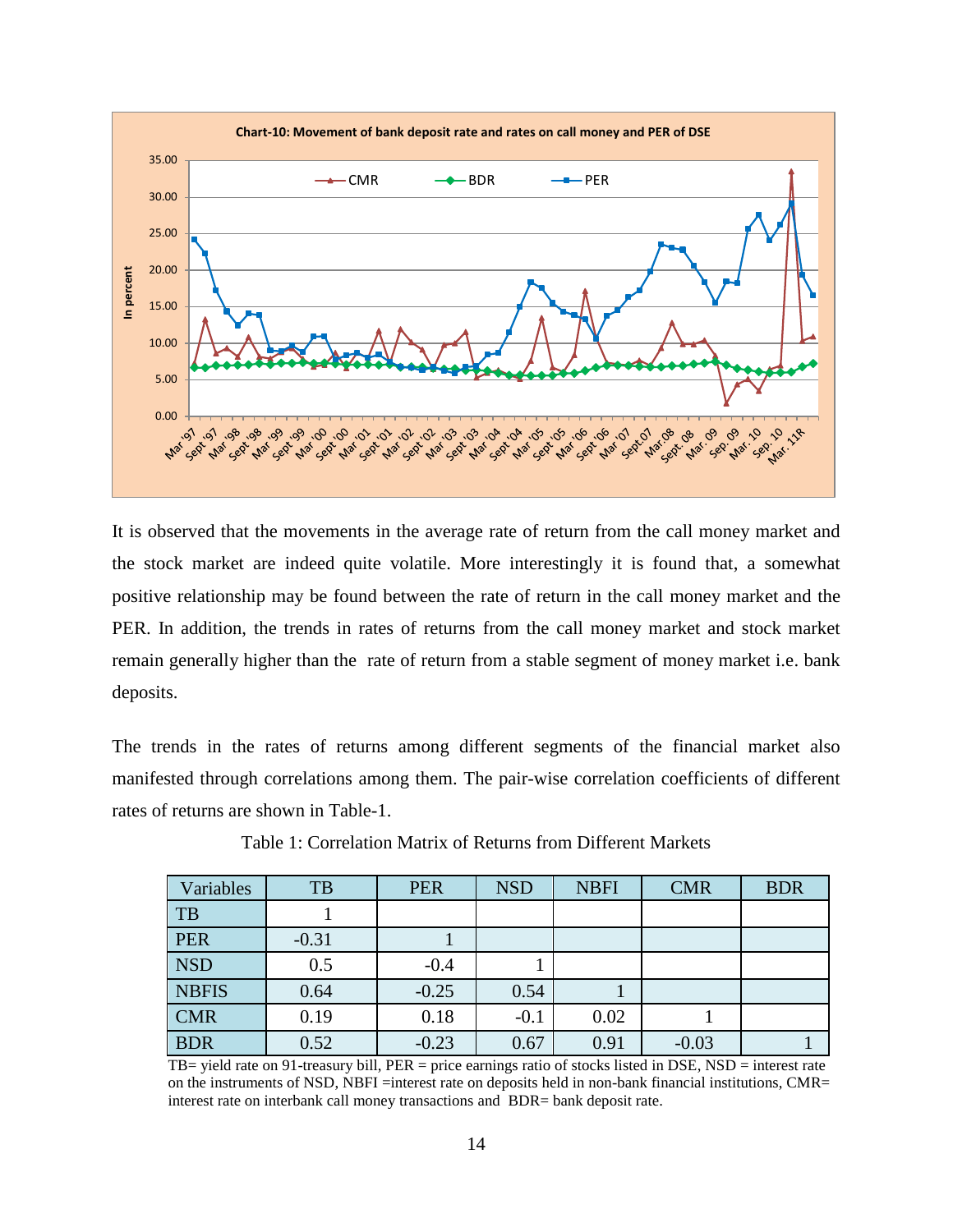Table-1 shows that the bank deposit rate is well-correlated with the rates of returns in other segments of the financial market. In particular, the bank deposit rate is highly and positively correlated with rate of interest on deposits held by NBFIs. It is also directly correlated with the interest rate on NDS instruments and the yield on treasury bills. However, bank deposit rate is weakly and negatively correlated with the rate of return on stock and the interest rate on money at call.

On the viewpoint of correlations among different rates of return on the investments in various segments of the financial market, the bank deposit rate may be considered as a reference rate-the rate with which other rates of returns tend to covariate-in order to postulate that the various segments of the financial sector are integrated.

It is mentionable here that during 2001 to 2008, the capital market in Bangladesh has grown markedly and independently due to the attraction of higher rate of return i.e. PER increasing at a much faster rate than the rate of return from any other segment of the financial market. In particular, in the year 2009 and 2010 the growth of market capitalization was excessive due to speculative pressures, excess liquidity expansion, and a downward trend in the rates of return from other segments of the financial market. These developments opened up the opportunity for arbitrage through diverting of liquidity from other market to the stock market. The Speculative bubble that was formed the process could not be sustained and the resulting stock market correction led to a reduction in the market capitalization in 2011.

## **5. Methodology and Model Specification**

The paper will use econometric methods to find out the reference rate by using measures of the skewness and kurtosis of first difference series to satisfy the normality assumptions. In order to examine the issue of integration within the financial market, we need to see the cointegration relationship among the rates of return from different segments of the financial market. In this context, we first examine the stationarity properties of the variables by using Phillips-Perron test. After checking for the stationarity, we examine whether the short-run and long run rates of returns are cointegrated by using the Johansen un-restricted cointegration test for series BDR, TB, NBFI, NSD, PER and CMR. Afterwards, we estimate the normalized cointegration equation for the bank deposit rate as follows: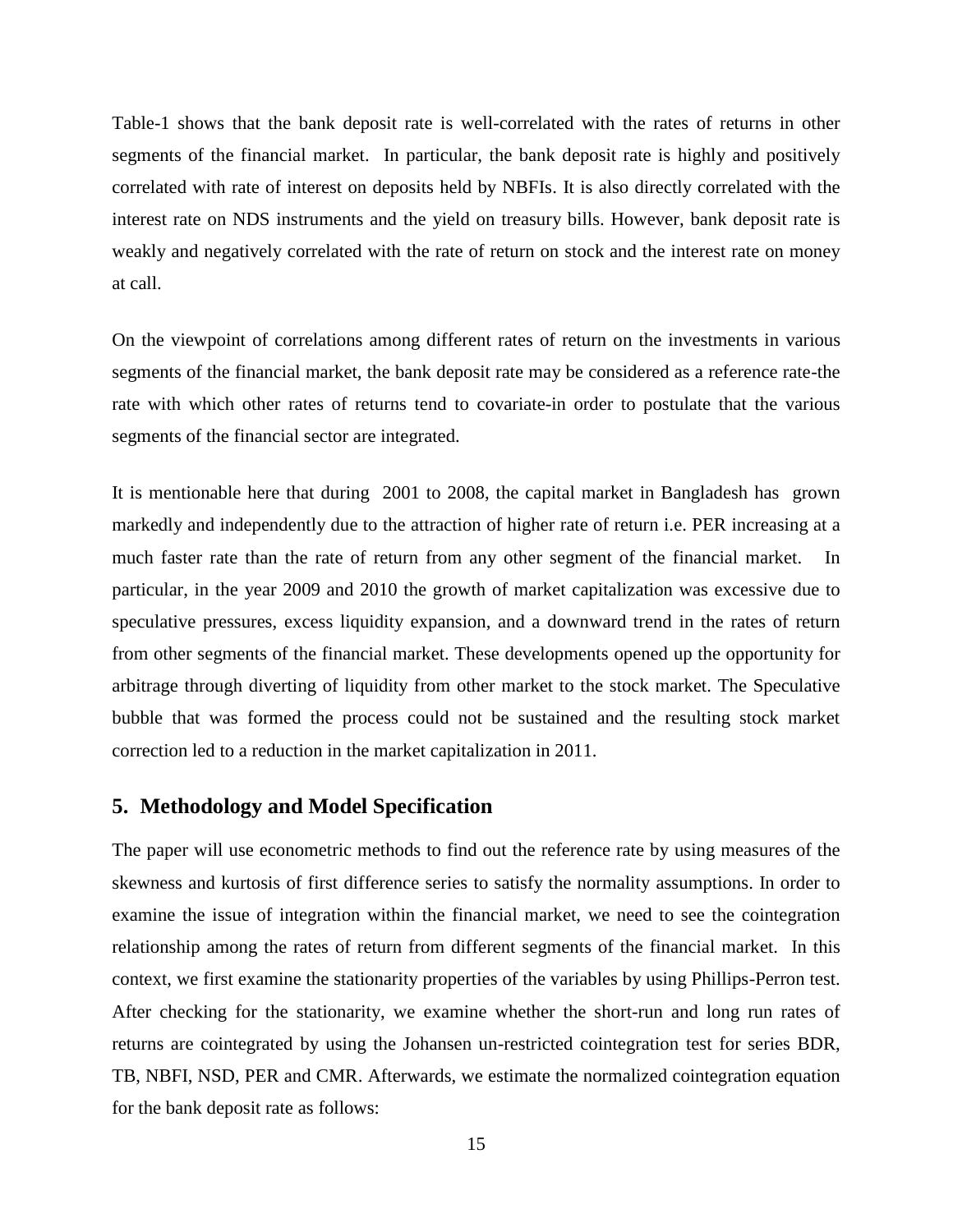*BDR =a TB + b NBFI + c NSD + d PER + e CMR + u*

Where,  $BDR =$  bank deposit rate

 $TB = yield$  rate on 91-treasury bill  $NBFI =$  interest rate on deposits held in non-bank financial institutions NSD = interest rate on the instruments of NSD PER = price earnings ratio of stocks listed in DSE CMR= interest rate on interbank call money transactions  $u = error term$ 

Finally, we use a vector error correction framework to measure the speed of adjustment.

## **6. Analysis of Empirical Findings**

With a view to identifying whether any of the rates of returns has the prospect to serve as a reference rate, the basic statistics of these rates in their first difference form have been calculated and shown in Table 2. The skewness and kurtosis measures of the first difference series indicate that none of the series could satisfy the normality assumption viz. zero skewness and excess kurtosis equals to zero. But considering both skewness and excess kurtosis, BDR satisfied normality assumption better than other variables. Therefore, BDR is regarded as the 'reference rate' for the Bangladesh's financial market.

| Variables    | Mean    | Variance | <b>Skewness</b> | <b>Excess</b><br>Kurtosis | Jarque-Bera<br><b>Stat</b> |
|--------------|---------|----------|-----------------|---------------------------|----------------------------|
| <b>BDR</b>   | 0.01    | 0.05     | 0.44            | 1.39                      | 6.46                       |
| <b>CMR</b>   | 0.06    | 31.60    | 0.61            | 11.63                     | 324.77                     |
| <b>NBFIS</b> | 0.01    | 0.14     | 0.29            | 1.51                      | 6.20                       |
| <b>NSD</b>   | $-0.07$ | 0.19     | $-1.98$         | 11.06                     | 327.92                     |
| <b>PER</b>   | $-0.13$ | 6.87     | $-0.50$         | 2.70                      | 19.70                      |

**Table 2: Basic statistics of return from different market (first difference).**

To examine the co-integration the first step is to test the stationarity properties of the variables in the time series. Among the different tests for stationarity, we have used Phillips-Perron test for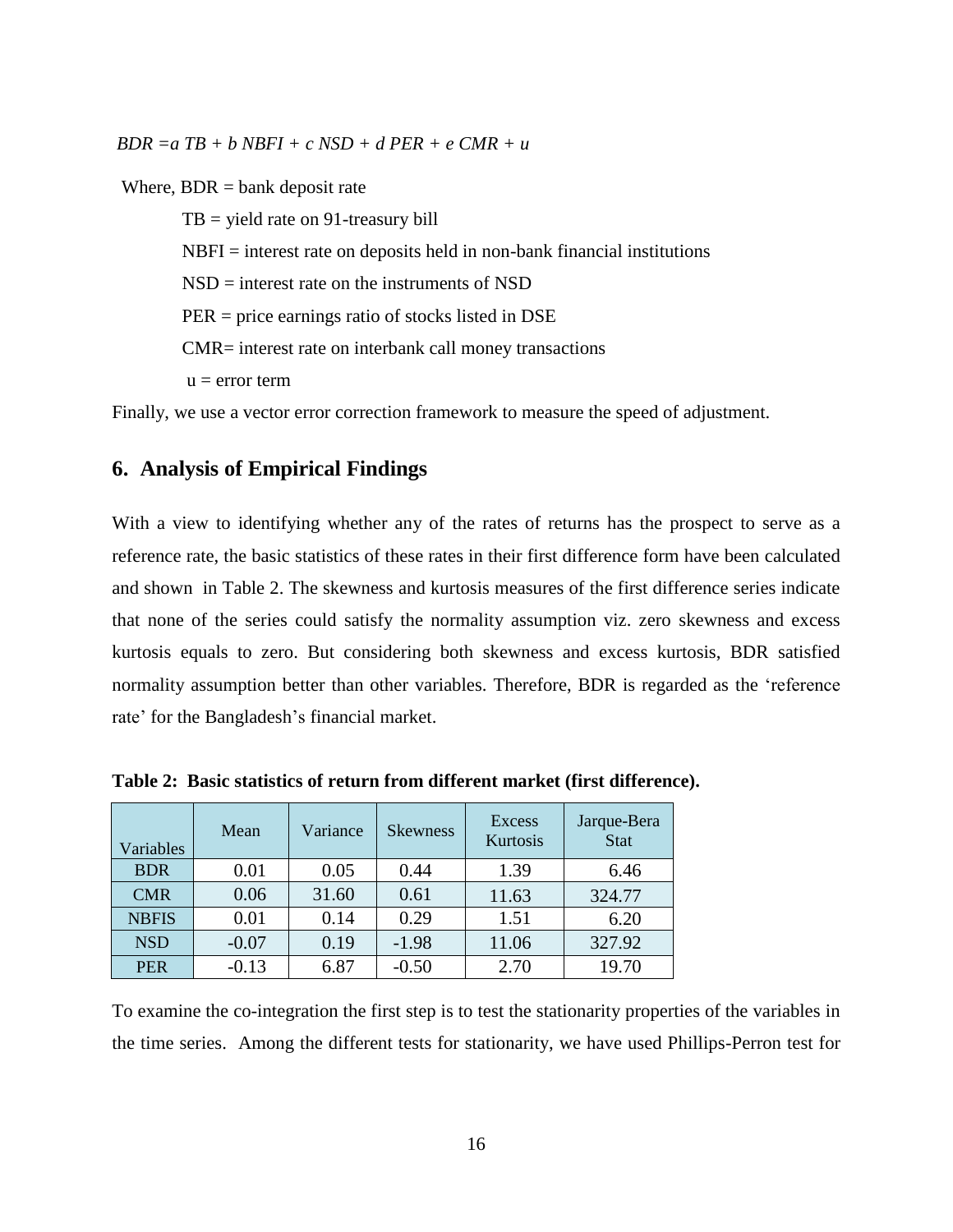this study<sup>2</sup>. The results of the Phillips-Perron test are provided in Table 3. The Phillips-Perron test shows that only CMR does not have a unit root in levels. All other variables have unit root in levels and thus are non-stationary. However, due to high volatility of CMR, a 2-quarter moving average series of CMR (CMR2) is considered. This variable is now found non-stationary in level. Then, unit root test is conducted in first differences. All the series satisfied stationarity or, in other words, they are all  $I(1)$  process.

| Tabic-9. Estimated <i>E</i> -statistic values for Thimps-I cri on test |               |                   |                       |                   |  |
|------------------------------------------------------------------------|---------------|-------------------|-----------------------|-------------------|--|
|                                                                        | Level form    |                   | First difference form |                   |  |
| Variables                                                              | Without trend | <b>With Trend</b> | Without trend         | <b>With Trend</b> |  |
| <b>CMR</b>                                                             | $-6.53*$      | $-6.48*$          | $-39.44*$             | $-47.65*$         |  |
| <b>BDR</b>                                                             | $-1.95$       | $-1.91$           | $-4.42*$              | $-4.40*$          |  |
| <b>NBFIs</b>                                                           | $-2.28$       | $-2.24$           | $-4.30*$              | $-4.27*$          |  |
| <b>NSD</b>                                                             | $-1.03$       | $-2.05$           | $-7.55*$              | $-7.48*$          |  |
| <b>PER</b>                                                             | $-2.13$       | $-3.36$           | $-6.13*$              | $-6.18*$          |  |
| <b>TB</b>                                                              | $-2.25$       | $-2.49$           | $-5.19*$              | $-5.17*$          |  |
| CMR2                                                                   | $-1.97$       | $-1.47$           | $-5.92*$              | $-6.07*$          |  |

## **Table-3: Estimated z-statistic values for Philips-Perron test**

\*significant at 1% level; \*\* significant at 5% level

The results of Johansen unrestricted cointegration rank test for series BDR, TB, NBFI, NSD, PER and CMR are summarized in table-4.

| Table 4: Johansen Un-restricted Co-integration Rank Test for Series: BDR, TB, |  |
|-------------------------------------------------------------------------------|--|
| <b>NBFI, NSD, PER and CMR2</b>                                                |  |

| <b>Null</b><br><b>Hypothesis</b> | <b>Alternative</b><br><b>Hypothesis</b> | <b>Test</b><br><b>Statistics</b> | 5 percent<br><b>Critical value</b> | <b>Conclusion</b>                   |  |
|----------------------------------|-----------------------------------------|----------------------------------|------------------------------------|-------------------------------------|--|
| <b>Trace Test</b>                |                                         |                                  |                                    |                                     |  |
| $r=0$                            | r > 0                                   | 128.32                           | 94.15                              | One co-integrating equation at 0.05 |  |
| $r \leq 1$                       | r > 1                                   | 61.7                             | 68.52                              | level                               |  |
| $r \leq 2$                       | r > 3                                   | 38.87                            | 47.21                              |                                     |  |
| <b>Maximum Eigen value Test</b>  |                                         |                                  |                                    |                                     |  |
| $r=0$                            | r>0                                     | 66.62                            | 39.37                              | One co-integrating equation at 0.05 |  |
|                                  |                                         |                                  |                                    | level                               |  |

<sup>&</sup>lt;sup>2</sup> Other important tests for stationarity are DF and ADF tests. The test statistic proposed by Phillips and Perron termed as z-statistic, arises from their consideration of the limiting distributions of the Dickey-Fuller statistic, when the assumption of i.i.d. process for the disturbance term is relaxed. Further, the error term could be serially correlated and heterogeneous.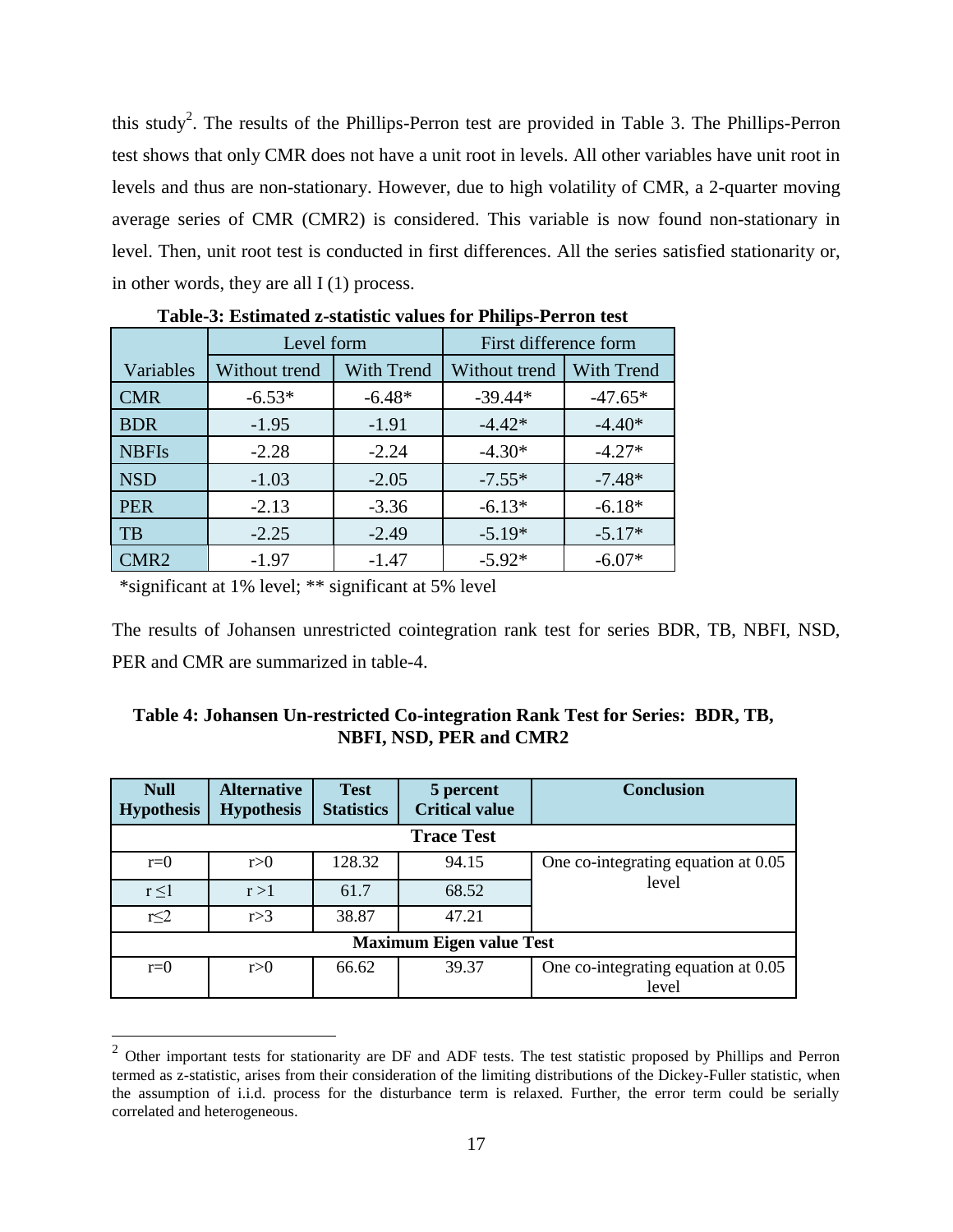Both the trace and maximum eigen value suggest one cointegrating relation among the six variables indicating the long-run relationship in the system. Estimated normalized co-integration equation of bank deposit rate is shown in equation (1) and standard error is reported in parentheses.

$$
BDR = 0.07 TB + 0.20 NBFI + 0.31 NSD + 0.05 PER + 0.29 CMR \dots \dots \dots (1)
$$
  
S.E. (0.05) (0.12) (0.06) (0.01) (0.03)

In the model, it is found that yield rate on treasury bill, deposit rate by NBFI, interest rate on NSD instruments, CMR2 and price earnings ratio of DSE have positively influences on BDR.

The estimated adjustment coefficient of  $\alpha$  for bank deposit rate (BDR) model is reported in table-5. The speed of adjustment coefficient measures the degree to which the variable in equation responds to the deviation from the long equilibrium relationship. For example, the bank deposit rate is correcting about 14 percent every quarter to move long run equilibrium relation.

| <b>Variable</b>  | $\alpha$ | <b>Standard error</b> |
|------------------|----------|-----------------------|
| $\triangle$ BDR  | $-0.14$  | 0.03                  |
| $\triangle$ TB   | $-0.018$ | 0.19                  |
| $\triangle$ NBFI | $-0.15$  | 0.06                  |
| $\triangle$ NSD  | 0.04     | 0.09                  |
| $\Delta$ PER     | 1.94     | 0.46                  |
| $\triangle CMR2$ | 2.98     | 0.98                  |

**Table-5 : Adjustment Coefficient of α**

Moreover the speed of adjustment of yield rate on Treasury bill and deposit rate by NBFI are convergent towards the long-run equilibrium because they are highly integrated to the reference rate. On the other hand, short term dynamics reveal that call money rate and the price earnings ratio of DSE is divergent to the reference rate due to high volatility. In addition, the interest rate of NSD instrument is some sort of divergent from the reference rate perhaps because interest rate on these instruments is not determined by market forces.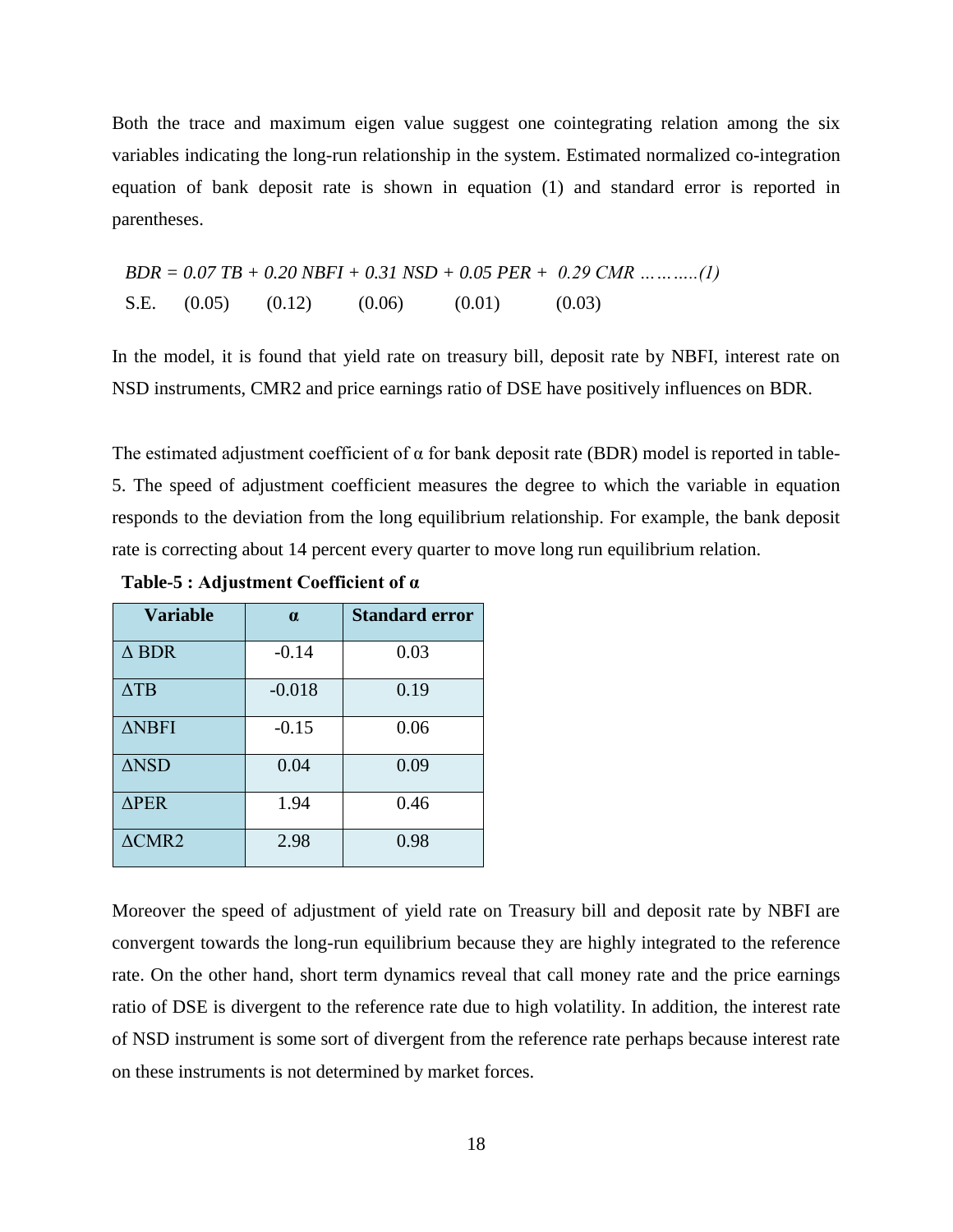#### **7. Conclusion and Recommendations**

An attempt had been made in this paper to test for the integration among various segments of the financial market in Bangladesh. Both casual observations and statistical analysis presented in this paper indicate that certain components of the money market such as deposit money banks, nonbank financial institutions and government treasury securities market are highly integrated. The market for the instruments of National Saving Directorate is also integrated to the above three segments of the money market, albeit with some sort of divergent tendency due to existence of administered interest rate. On the other hand, the call money market and the stock market are not integrated with the rest of the financial system due to their high volatility in the recent past.

The apparent lack of integration of the stock market and the call money market with the rest of the financial sector may be more attributable to the specific characteristics of these two markets, including the nature of the associated instruments and the associated volatility. The high volatility in the stock and call money markets may be a reflection of the associated risks in these instruments. Accordingly, a proper assessment of the degree of integration with other segments of the financial system should be on the basis of risk adjusted/weighted rates of returns instead of simple comparisons among the rates of returns in different market segments. For instance, as market volatility increases, the rate of return in the stock market also increases with the associated risk, independent of the developments in the interest rate structure of deposit money banks. This kind of analysis should certainly be done in the context of another follow up study.

Deposit rate of the banks is found to be the "Reference Rate" for the Bangladesh financial system. Thus efforts must be made to make this rate as much market based as possible since most other rates tend to move in line with the movements of the reference rate. Effectiveness of monetary policy, which generally operates through the short end of the interest rate structure, would also depend on how it impacts the reference rate. But there found a long-run relationship among different segments of financial market. Though short term dynamics reveal that market for the instrument of National Saving Directorate, call money market and stock market are divergent from the mainstream money market, yet corrective measures could bring these segments of financial market towards the path of integration in the long-run.

---------------------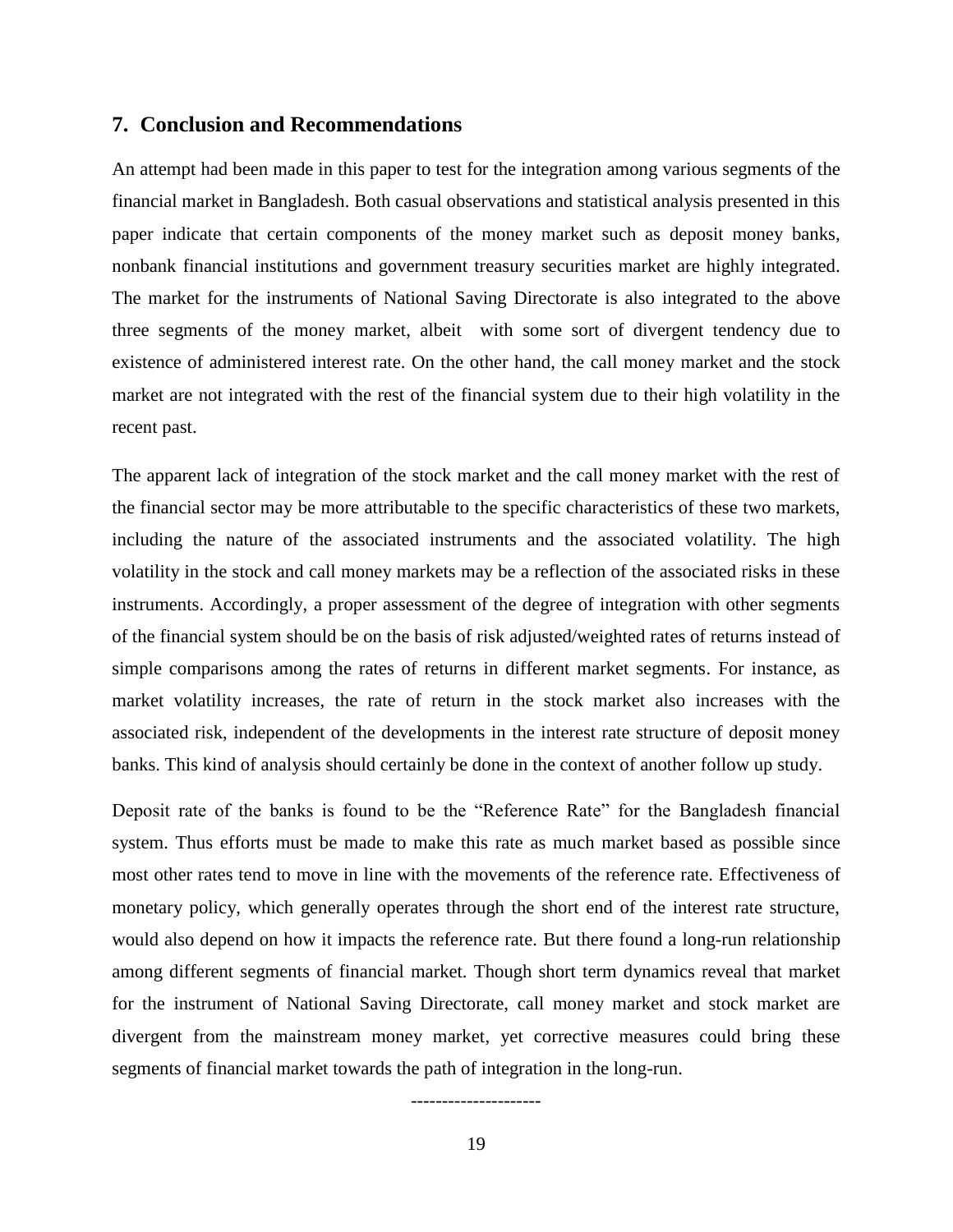# **References:**

- Adler, and Dumas, B., 1983, 'International Portfolio Choice and Corporation Finance: A Synthesis', Journal of Finance 38, 925-984.
- Aliber, R., 1978, 'Integration of National Financial Markets', Review of World Economics 9, 26-35.
- Ananthakrishnan, V., 1987, 'Foreign Exchange Market of India: Structure and Functioning', Journal of Foreign Exchange and International Finance 2, 169-76.
- \_\_, 1994, 'Foreign Exchange Market of India', Journal of Foreign Exchange and International Finance 7, 394-99.
- Baele, L. Ferrando, A. Hordahl, P. Krylova, and E. Monnet, C. (2004). 'Measuring Financial Integration in Euro Area,' Occasional Paper Series, European Central Bank. No. 14.
- Bencivenga, V. and Smith, B., 1991, 'Financial Intermediation and Endogenous Growth', Review of Economic Studies 58, 195–209.
- Bhoi, B. K. and Dhal, S. C. 'Integration of Financial Markets in India: An Empirical Anakysis'. Accessed from: 'www.unescap.org/pdd/publications/apdj\_12\_2/jain.pdf'
- Bhole, L. M., 1999, Financial Institutions and Markets, Bombay: Himalaya Publishing House.
- Cole, D.C., Hall, S.S., and Phillips, A.W., 1995, Asian Money Market, Oxford: Oxford University Press.
- Engle, R.E. and Granger, C.W.J., 1987, 'Cointegration and Error-Correction: Representation, Estimation, and Testing, Econometrica 55, 251-76
- Gopala Rao, P.R., 2000, 'Current Developments in Money and Government Securities Markets', RBI Bulletin, September, 939-44.
- Greenwood, J. and Jovanovic, B., 1990, 'Financial Development, Growth, and the Distribution of Income', Journal of Political Economy 98, 1076–1107.
- Greenwood, J. and Smith, B., 1993, 'Financial Markets in Development and the Development of Financial Markets', Journal of Economic Dynamics and Control,
- Hamilton, R. Jenkinson, N. Penalver, A. 'Innovation and Integration in Financial Markets and the Implications for Financial Stability'. Accessed from 'http://www.rba.gov.au/publications/confs/2007/hamilton-jenkinson-penalver.pdf'
- Jain, S. and Bhanumurthy, N. R. (2005). 'Financial Markets Integration in India,' Asia Pacific Development Journal. Vol 12 N0. 2
- Jena, P.R., 2002, Integration of Financial Markets in India: An Empirical Analysis, Unpublished M.Phil dissertation, University of Hyderabad.
- Johansen, S. and Juselius, K., 1990, 'Maximum Likelihood Estimation and Inference on Cointegration with Application to the Demand for Money',Oxford Bulletin of Economics and Statistics 52, 169-209
- Johansen, S., 1988, 'Statistical Analysis of Cointegration Vectors', Journal of Economic Dynamics and Control, 231-54
- McKinnon, R.I., 1973, Money and Capital in Economic Development, Washington D.C.: The Brookings Institution.